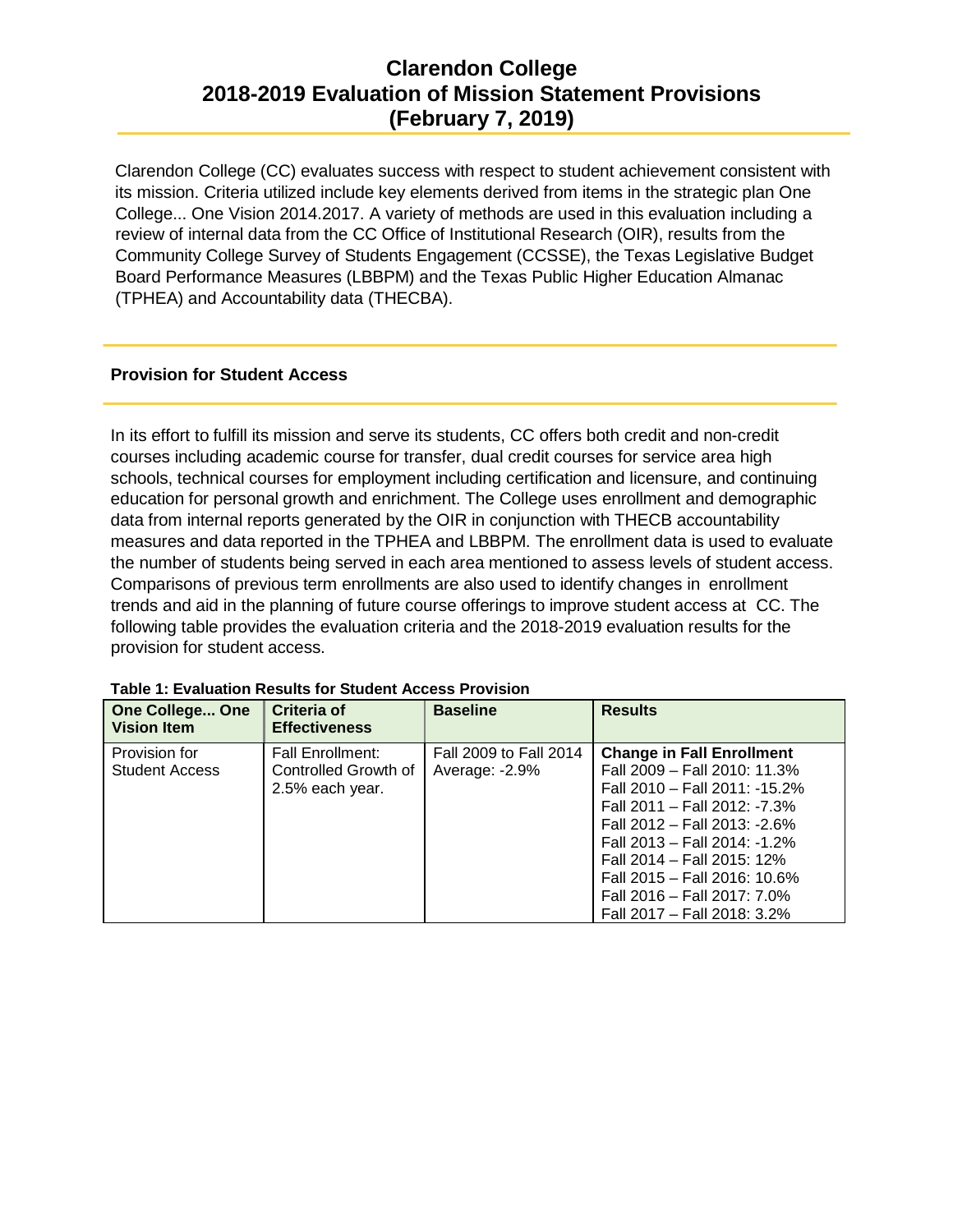#### **Provision for Student Progression & Completion**

CC tracks completion and success rates for all courses for in order to evaluate its effectiveness at promoting student progression and completion. Course completion is defined as completing a course and receiving a grade, even a failing grade, while successful course completion is defined as receiving a passing grade (C or better). CC also defines student completion in a more holistic way as a student's completion of the core course requirements and graduation with either a certificate or associate's degree. CC continually monitors these measures each semester and compares the results with those from previous semesters and the average for schools of the same size in Texas to track student progression and completion. A threshold of 91% of attempted credit hours being completed has been established, and 58% of students persisting after one year and 42% after 2 years have been established as shown in the following table. Additionally, CC has established a 14.5% threshold for 3, 4 and 6-year associate's graduation rates, a 10% threshold for 3, 4 and 6-year certificate graduation rates, and transfer rates to 4-year schools of 38% for academic students and 18% for technical students. These threshold rates are consistent with the 5-year average for same-size colleges in Texas and have been deemed to be appropriate as they match the 5-year average rates for CC's cohort college group. These rates also allow for a timely completion of each student's educational intent. The following table provides the evaluation criteria and the 2018-2019 evaluation results for the provision for student progression and completion.

| <b>One College One</b>     | Table 2: Evaluation Results for Student Progression and Completion Provision<br>Criteria of | <b>Baseline</b>     | <b>Results</b>                            |
|----------------------------|---------------------------------------------------------------------------------------------|---------------------|-------------------------------------------|
| <b>Vision Item</b>         | <b>Effectiveness</b>                                                                        |                     |                                           |
| Provision for              | <b>Fall Credit Hour</b>                                                                     | Fall 2009-Fall 2013 | % of Fall Cr. Hrs. Completed <sup>1</sup> |
| <b>Student Progression</b> | <b>Completion Rate:</b>                                                                     | Average: 92.4%      | Fall 2009: 93.1%                          |
| and Completion             | 91% of attempted                                                                            |                     | Fall 2010: 92.0%                          |
|                            | credit hours                                                                                | State Average:      | Fall 2011: 91.3%                          |
|                            | completed.                                                                                  | 91.0%               | Fall 2012: 92.5%                          |
|                            |                                                                                             |                     | Fall 2013: 93.2%                          |
|                            |                                                                                             |                     | Fall 2014: 92.6%                          |
|                            |                                                                                             |                     | Fall 2015: 93.4%                          |
|                            |                                                                                             |                     | Fall 2016: 93.3%                          |
|                            |                                                                                             |                     | Fall 2017: 94.2%                          |
|                            |                                                                                             |                     | Fall 2018: 94.6%                          |
|                            | <b>Fall Credit Hours</b>                                                                    |                     | Fall 2016: 85.9%                          |
|                            | Successfully                                                                                |                     | Fall 2017: 87.7%                          |
|                            | Completed "D" Better                                                                        |                     | Fall 2018: 89.4%                          |
|                            | <b>Fall Credit Hours</b>                                                                    |                     | Fall 2016: 81.6%                          |
|                            | Successfully                                                                                |                     | Fall 2017: 83.4%                          |
|                            | Completed "C" Better                                                                        |                     | Fall 2018: 85.9%                          |
|                            | 1-year persistence                                                                          | Fall 2009 to Fall   | 1-Year Persistence Rates                  |
|                            | rate: 58% of students                                                                       | 2013 Average:       | Fall 2009: 65.5%                          |
|                            | persisting after 1                                                                          | 58.7%               | Fall 2010: 53.1%                          |
|                            | year.                                                                                       |                     | Fall 2011: 54.0%                          |
|                            |                                                                                             | <b>State Cohort</b> | Fall 2012: 52.7%                          |
|                            |                                                                                             | Average: 58.2%      | Fall 2013: 68.4%                          |
|                            |                                                                                             |                     | Fall 2014: 62.3%                          |
|                            |                                                                                             |                     | Fall 2015: 50.7%                          |
|                            |                                                                                             |                     | Fall 2016: 55.7%                          |
|                            |                                                                                             |                     | Fall 2017: 63.7%                          |
|                            |                                                                                             |                     | Fall 2018: N/A <sup>2</sup>               |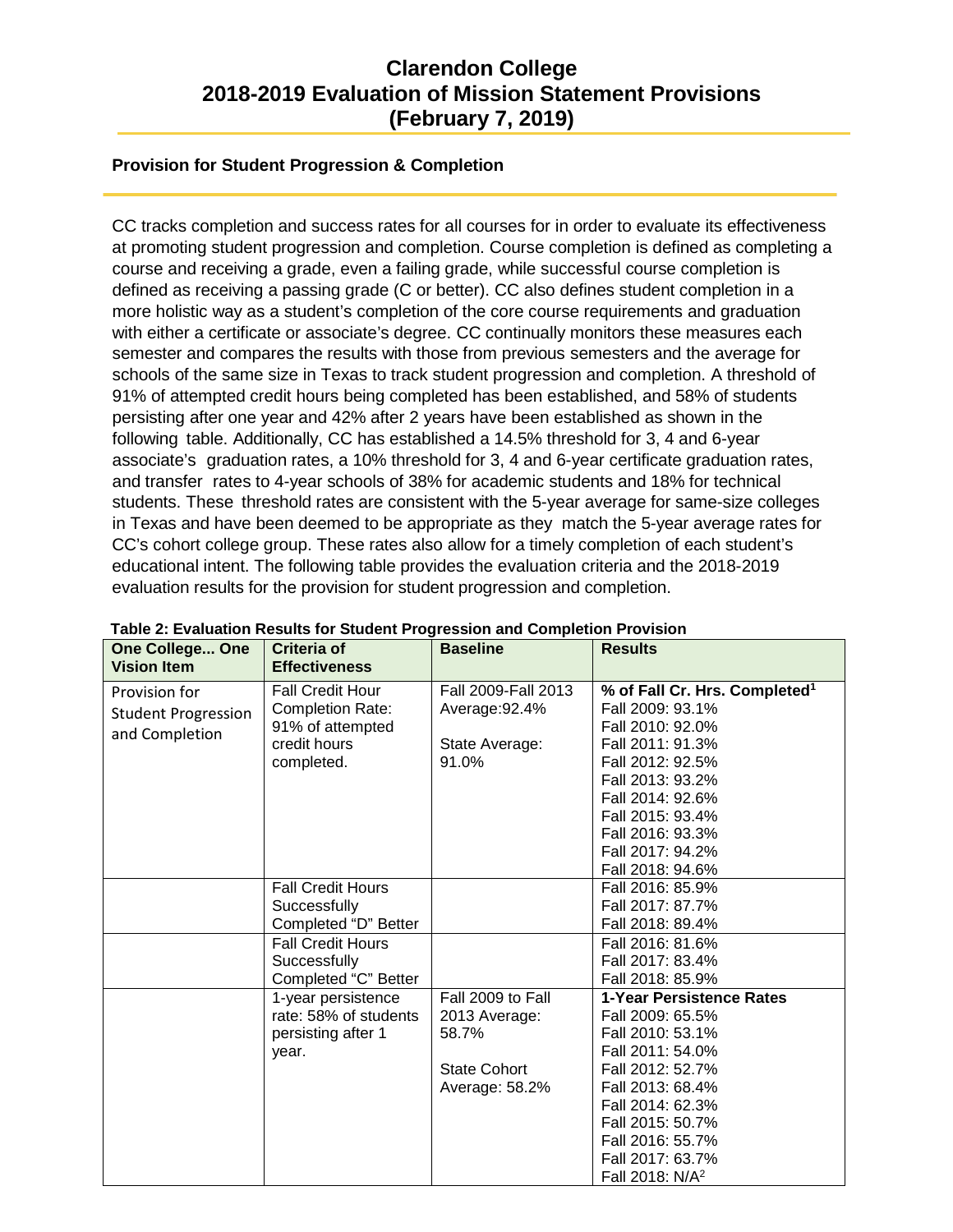| 2-year persistence       | Fall 2008 to Fall  | 2-Year Persistence Rates                 |
|--------------------------|--------------------|------------------------------------------|
| rate: 42% of students    | 2012 average:      | Fall 2008: 42.5%                         |
| persisting after 2       | 37.9%              | Fall 2009: 41.3%                         |
| years.                   |                    | Fall 2010: 35.9%                         |
|                          | State cohort       | Fall 2011: 35.7%                         |
|                          | average: 41.8%     | Fall 2012: 34.7%                         |
|                          |                    | Fall 2013: 43.8%                         |
|                          |                    | Fall 2014: 41.0%                         |
|                          |                    | Fall 2015: 30.4%                         |
|                          |                    | Fall 2016: 40.3%                         |
|                          |                    | Fall 2017: N/A <sup>2</sup>              |
|                          |                    |                                          |
|                          |                    | Fall 2018: N/A <sup>3</sup>              |
| 3, 4 and 6 year          | FY 2010 to FY 2014 | 6-Year Graduation Rates <sup>4, 5</sup>  |
| Academic graduation      | average: 46.0%     | FY 2010: 45.6%                           |
| rate: 45% of students    |                    | FY 2011: 45.4%                           |
| seeking an               | State cohort       | FY 2012: 50.5%                           |
| Associate's Degree       | average: 43.6%     | FY 2013: 44.8%                           |
| graduating within 6      |                    | FY 2014: 48.4%                           |
| years.                   |                    | FY 2015: 36.6%                           |
|                          |                    | FY 2016: 38.8%                           |
|                          |                    | FY 2017: 38.6%                           |
| $3, 4$ and 6 year        | FY 2010 to FY 2014 | 6-Year Completion Rates <sup>4, 5</sup>  |
| Technical graduation     | average: 44.3%     | FY 2010: 46.0%                           |
| rate: 30% of students    | State cohort       | FY 2011: 49.3%                           |
|                          |                    |                                          |
| seeking an AAS or        | average: 30.2%     | FY 2012: 49.5%                           |
| certificate graduating   |                    | FY 2013: 40.7%                           |
| within 6 years.          |                    | FY 2014: 59.5%                           |
|                          |                    | FY 2015: 50.0%                           |
|                          |                    | FY 2016: 28.6%                           |
|                          |                    | FY 2017: 55.3%                           |
| 6 year graduation        |                    | 6-Year Completion Rates <sup>4,5</sup>   |
| rate (Academic           |                    | FY 2014: 39.9%                           |
| AA/AS and Technical      |                    | FY 2015: 43.5%                           |
| AAS & Cert.).            |                    | FY 2016: 30.9%                           |
|                          |                    | FY 2017: 42.0%                           |
|                          |                    | FY 2018: 39.9%                           |
| Academic student         | FY 2010 to FY 2014 | <b>Acad. Students Transferring4</b>      |
| transfer rate: 38% of    | average: 36.2%     | FY 2010: 48.6%                           |
| academic students        |                    | FY 2011: 37.7%                           |
| transferring to a 4-     | State cohort       | FY 2012: 35.9%                           |
| year institution.        |                    | FY 2013: 27.1%                           |
|                          | average: 38.3%     |                                          |
|                          |                    | FY 2014: 31.9%                           |
|                          |                    | FY 2015: 25.5%                           |
|                          |                    | FY 2016: 22.3%                           |
|                          |                    | FY 2017: 22.8%                           |
|                          |                    | FY 2018: 30.0%                           |
| <b>Technical student</b> | FY 2010 to FY 2014 | Tech. Students Transferring <sup>4</sup> |
| transfer rate: 18% of    | average: 26.5%     | FY 2010: 37.5%                           |
| technical students       |                    | FY 2011: 41.9%                           |
| transferring to a 4-     | State cohort       | FY 2012: 19.3%                           |
| year institution.        | average: 18.0%     | FY 2013: 21.9%                           |
|                          |                    | FY 2014: 11.9%                           |
|                          |                    | FY 2015: 4.7%                            |
|                          |                    | FY 2016: 7.8%                            |
|                          |                    |                                          |
|                          |                    | FY 2017: 3.5%                            |
|                          |                    | FY 2018: 2.9%                            |

1. This measure was calculated using the THECB method which includes courses with grades other than "W" or "I" as being completed. In Fall 2016, 85.9% of credit hours were successfully completed with a passing of "D" or better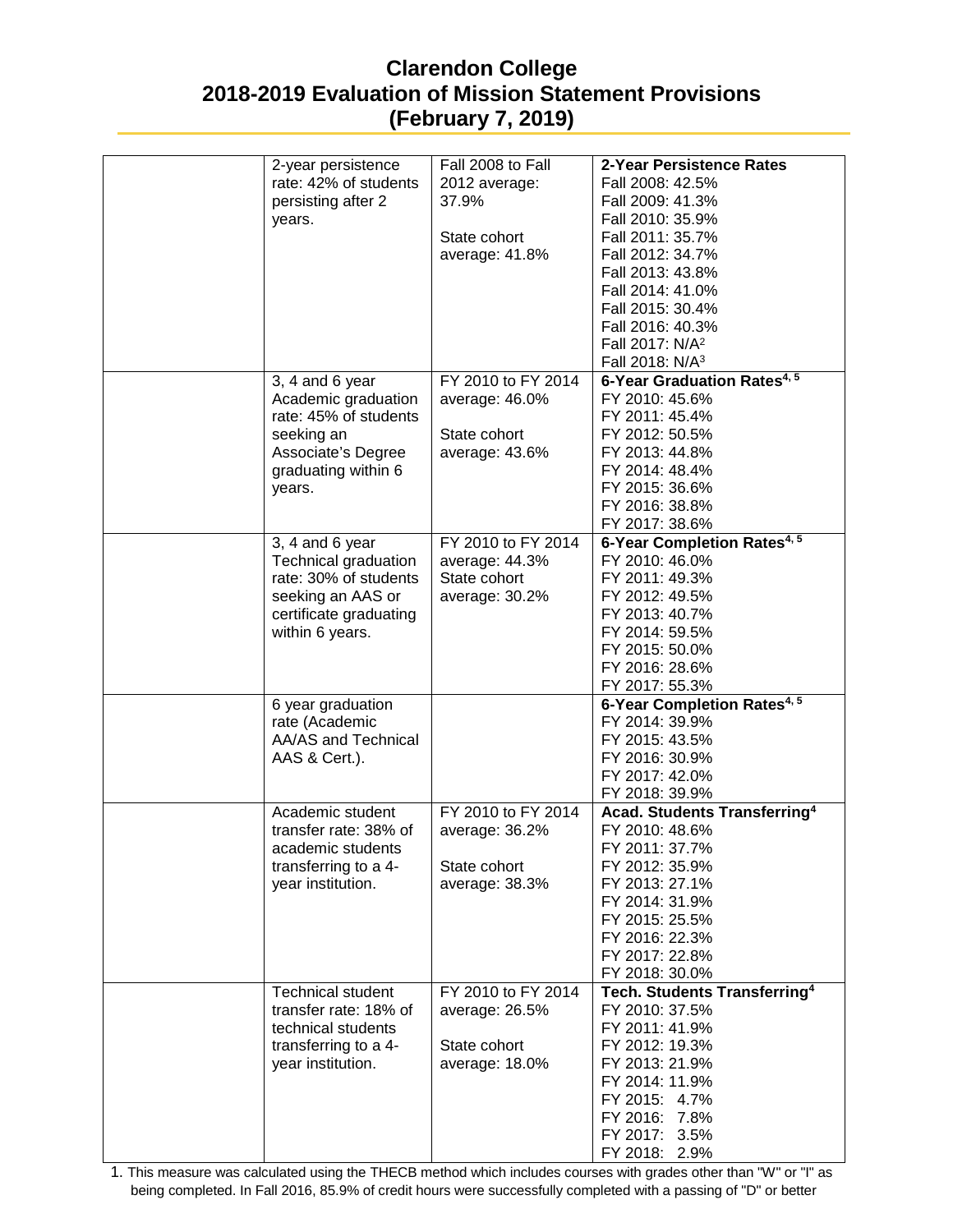and 81.6% with a grade of "C" or better. In Fall 2017, 87.7% of credit hours were successfully completed with a passing of "D" or better and 83.4% with a grade of "C" or better. These measures were incorporated into this evaluation beginning in FY 2016.

- 2. The 1 & 2-year persistence rates rely on Fall 2018 enrollment data which will not be available until March 2019.
- 3. The 2-year persistence rate relies on Fall 2019 enrollment data which will not be available until March 2020.
- 4. To insure consistency in evaluating these measures the 6-year completion and transfer rates as calculate by the THECB are used. THECB releases this data around March of the following FY (FY 2019 data will not be made available by the THECB until March 2020).
- 5. In FY 2017 the THECB changed the Accountability Reporting System which resulted in graduation data and rates no longer reporting Academic and Technical awards separately. Until THECB begins reporting awards by curriculum type again results reported in this evaluation will combine Academic and Technical 6-Year graduation rates beginning in FY 2018.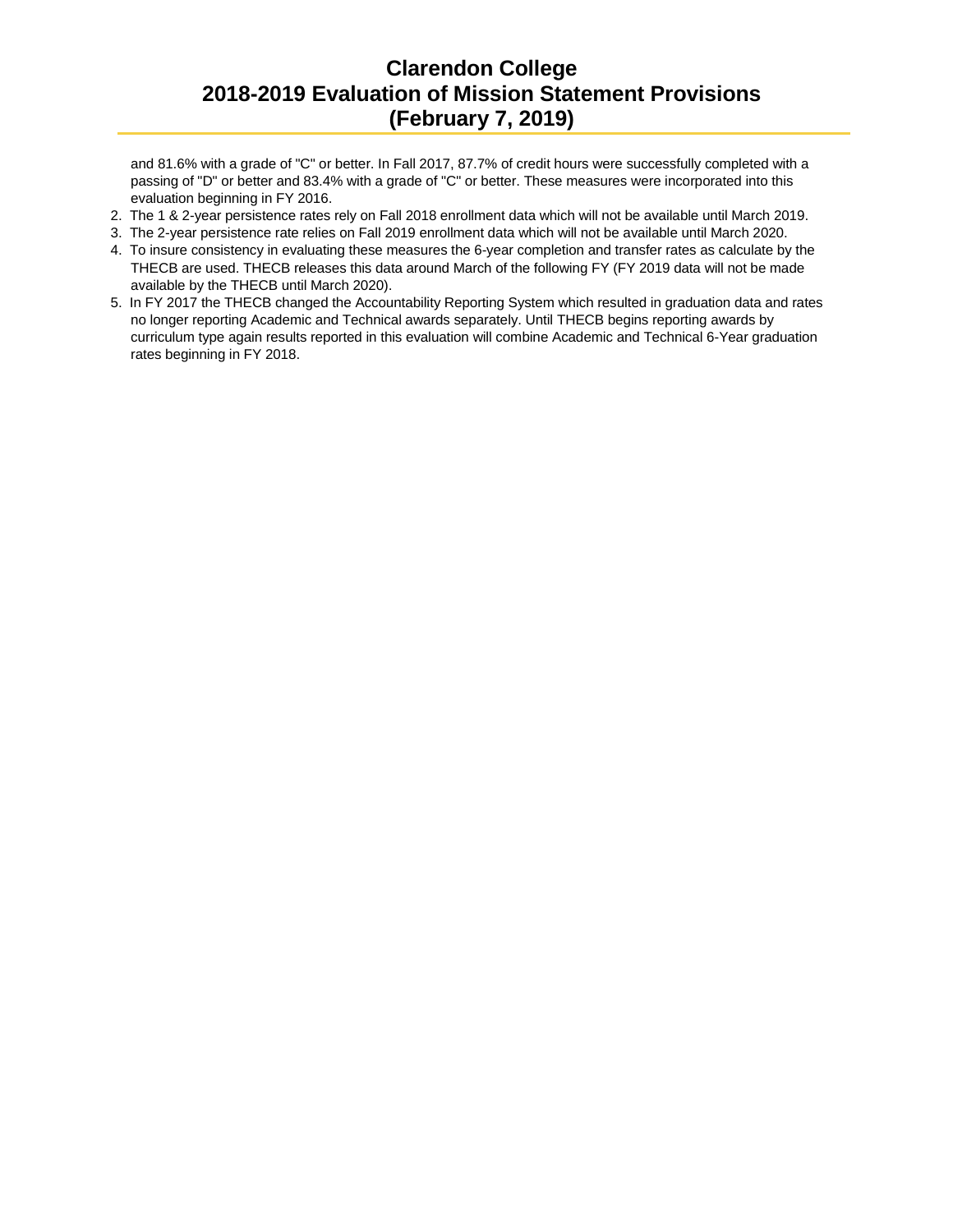#### **Provision for Quality Educational Programs**

Students and faculty work in partnership to accomplish the goal of learning. Therefore the provision of quality instruction is a priority at the institution. While individual programs and faculty track student learning via student learning outcomes and through the widespread use of student evaluations of instruction, the institution monitors the provision of quality instruction via the use of indirect indicators at a broader level using the same measures as are used for monitoring student progression and completion. The level of course completion as measured by attempted credit hours completed, the number of students completing core requirements, and graduation rates give an indication of a student's ability to master course material and progress with their educational goals assuming a correlation with quality of instruction. An additional indicator of the quality of educational programs at CC is the percent of contact hours taught by full-time faculty with an established threshold of 72% of all contact hours being taught by fulltime faculty. The following table provides the evaluation criteria and the 2018-2019 evaluation results for the provision for quality educational programs.

| <b>One College One</b><br><b>Vision Item</b> | <b>Criteria of</b><br><b>Effectiveness</b>  | - www.noritai i ivyi<br><b>Baseline</b> | <b>Results</b>                                          |
|----------------------------------------------|---------------------------------------------|-----------------------------------------|---------------------------------------------------------|
| Provision of quality                         | <b>Fall Credit Hour</b>                     | Fall 2009-Fall 2013                     | % of Fall Cr. Hrs. Completed <sup>1</sup>               |
| educational                                  | <b>Completion Rate:</b>                     | Average: 92.4%                          | Fall 2009: 93.1%                                        |
|                                              | 91% of attempted                            |                                         | Fall 2010: 92.0%                                        |
| programs                                     | credit hours                                |                                         | Fall 2011: 91.3%                                        |
|                                              | completed.                                  | State Average:                          | Fall 2012: 92.5%                                        |
|                                              |                                             | 91.0%                                   | Fall 2013: 93.2%                                        |
|                                              |                                             |                                         | Fall 2014: 92.6%                                        |
|                                              |                                             |                                         | Fall 2015: 93.4%                                        |
|                                              |                                             |                                         | Fall 2016: 93.3%                                        |
|                                              |                                             |                                         | Fall 2017: 94.2%                                        |
|                                              |                                             |                                         | Fall 2018: 94.6%                                        |
|                                              | 1-year persistence                          | Fall 2009 to Fall                       | 1-Year Persistence Rates                                |
|                                              | rate: 58% of students                       | 2013 Average:                           | Fall 2009: 65.5%                                        |
|                                              | persisting after 1                          | 58.7%                                   | Fall 2010: 53.1%                                        |
|                                              | year.                                       |                                         | Fall 2011: 54.0%                                        |
|                                              |                                             | <b>State Cohort</b>                     | Fall 2012: 52.7%                                        |
|                                              |                                             | Average: 58.2%                          | Fall 2013: 68.4%                                        |
|                                              |                                             |                                         | Fall 2014: 62.3%                                        |
|                                              |                                             |                                         | Fall 2015: 50.7%                                        |
|                                              |                                             |                                         | Fall 2016: 55.7%                                        |
|                                              |                                             |                                         | Fall 2017: 63.7%                                        |
|                                              |                                             | Fall 2008 to Fall                       | Fall 2018: N/A <sup>2</sup><br>2-Year Persistence Rates |
|                                              | 2-year persistence<br>rate: 42% of students | 2012 average:                           | Fall 2008: 42.5%                                        |
|                                              | persisting after 2                          | 37.9%                                   | Fall 2009: 41.3%                                        |
|                                              | years.                                      |                                         | Fall 2010: 35.9%                                        |
|                                              |                                             | State cohort                            | Fall 2011: 35.7%                                        |
|                                              |                                             | average: 41.8%                          | Fall 2012: 34.7%                                        |
|                                              |                                             |                                         | Fall 2013: 43.8%                                        |
|                                              |                                             |                                         | Fall 2014: 41.0%                                        |
|                                              |                                             |                                         | Fall 2015: 30.4%                                        |
|                                              |                                             |                                         | Fall 2016: 40.3%                                        |
|                                              |                                             |                                         | Fall 2017: N/A <sup>2</sup>                             |
|                                              |                                             |                                         | Fall 2018: N/A <sup>3</sup>                             |

|  | Table 3: Evaluation Results for Quality Educational Programs Provision |  |  |  |  |  |
|--|------------------------------------------------------------------------|--|--|--|--|--|
|--|------------------------------------------------------------------------|--|--|--|--|--|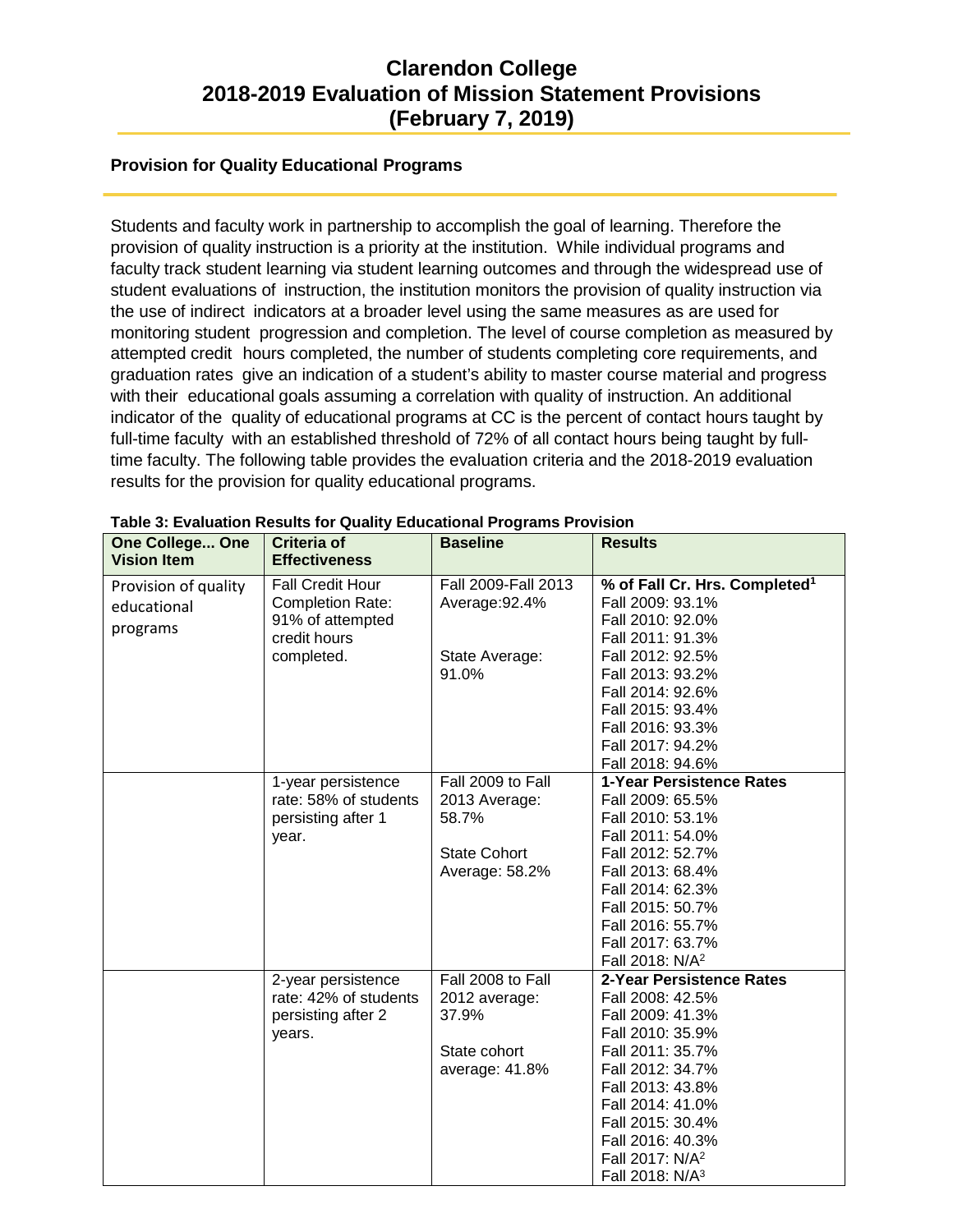| 3, 4 and 6 year                  | FY 2010 to FY 2014 | 6-Year Graduation Rates <sup>4</sup>    |
|----------------------------------|--------------------|-----------------------------------------|
| Academic graduation              | average: 46.0%     | FY 2010: 45.6%                          |
| rate: 45% of students            |                    | FY 2011: 45.4%                          |
|                                  | State cohort       | FY 2012: 50.5%                          |
| seeking an<br>Associate's Degree | average: 43.6%     | FY 2013: 44.8%                          |
|                                  |                    |                                         |
| graduating within 6              |                    | FY 2014: 48.4%                          |
| years.                           |                    | FY 2015: 36.6%                          |
|                                  |                    | FY 2016: 38.8%                          |
|                                  |                    | FY 2017: 38.6%                          |
| 3, 4 and 6 year                  | FY 2010 to FY 2014 | 6-Year Completion Rates <sup>4</sup>    |
| Technical graduation             | average: 44.3%     | FY 2010: 46.0%                          |
| rate: 30% of students            |                    | FY 2011: 49.3%                          |
| seeking an AAS or                | State cohort       | FY 2012: 49.5%                          |
| certificate graduating           | average: 30.2%     | FY 2013: 40.7%                          |
| within 6 years.                  |                    | FY 2014: 59.5%                          |
|                                  |                    | FY 2015: 50.0%                          |
|                                  |                    | FY 2016: 28.6%                          |
|                                  |                    | FY 2017: 55.3%                          |
| 6 year graduation                |                    | 6-Year Completion Rates <sup>4, 5</sup> |
| rate (Academic                   |                    | FY 2014: 39.9%                          |
| AA/AS and Technical              |                    | FY 2015: 43.5%                          |
| AAS & Cert.).                    |                    | FY 2016: 30.9%                          |
|                                  |                    | FY 2017: 42.0%                          |
|                                  |                    | FY 2018: 39.9%                          |
| Full-time faculty: 70%           | Fall 2009 to Fall  | % of Fall Cr. Hrs. Taught by FT         |
| of all credit hours or           | 2013 average:      | <b>Faculty</b>                          |
| contact hours taught             | 72.9%              | Fall 2009: 79.8%                        |
| by full-time faculty.            |                    | Fall 2010: 76.8%                        |
|                                  | State cohort       | Fall 2011: 72.0%                        |
|                                  | average: 72.2%     | Fall 2012: 70.9%                        |
|                                  |                    | Fall 2013: 65.1%                        |
|                                  |                    | Fall 2014: 75.5%                        |
|                                  |                    |                                         |
|                                  |                    | Fall 2015: 77.4%                        |
|                                  |                    | Fall 2016: 71.8%                        |
|                                  |                    | Fall 2017: 72.7%                        |

1. This measure was calculated using the THECB method which includes courses with grades other than "W" or "I" as being completed. In Fall 2016, 85.9% of credit hours were successfully completed with a passing of "D" or better and 81.6% with a grade of "C" or better. In Fall 2017, 87.7% of credit hours were successfully completed with a passing of "D" or better and 83.4% with a grade of "C" or better

2. The 1-year & 2-year persistence rates rely on Fall 2018 enrollment data which will not be available until March 2019.

3. The 2-year persistence rate relies on Fall 2019 enrollment data which will not be available until March 2020.

4. To insure consistency in evaluating these measures the 6-year completion and transfer rates as calculate by the THECB are used. THECB releases this data around March of the following FY (FY 2018 data will not be made available by the THECB until March 2019).

5. In FY 2017 the THECB changed the Accountability Reporting System which resulted in graduation data and rates no longer reporting Academic and Technical awards separately. Until THECB begins reporting awards by curriculum type again results reported in this evaluation will combine Academic and Technical 6-Year graduation rates beginning in FY 2018.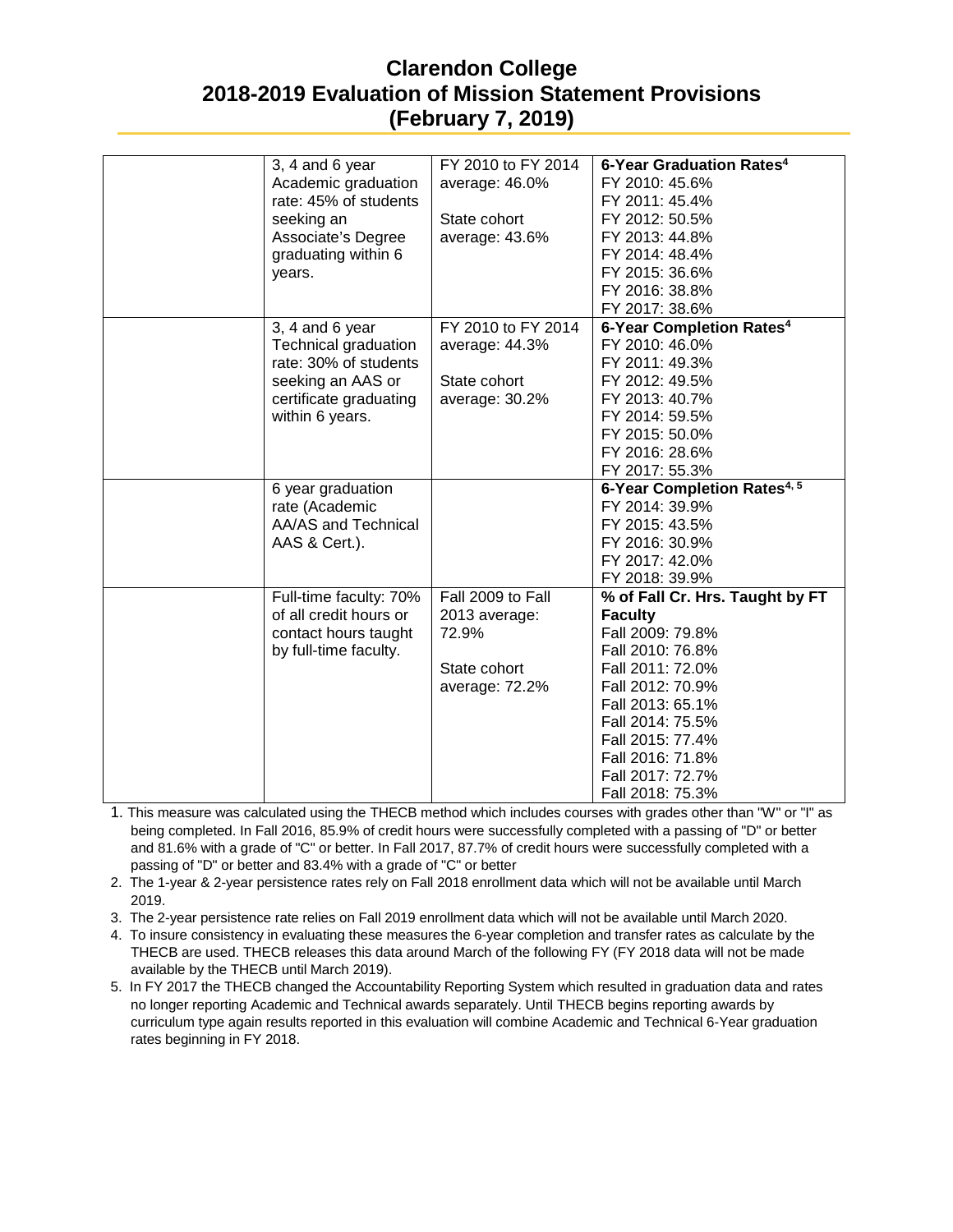#### **Provision for Student Services for holistic development**

CC provides student support programs, services, and activities consistent with its mission that are intended to promote student learning and enhance the development of its students. The College recognizes that student support programs and services enhance the educational development and academic success of students and strives to ensure that its policies, personnel, programs, and activities are consistent with the diverse needs and interests of the population it serves. Each service offered is managed by an assigned support service department within the College, with assessment and evaluation methods consisting of the results obtained from administering the Community College Survey of Student Engagement each year which is supplemented with the results from surveys administered by the OIR and each department that provides the service. Additional assessment and evaluation is provided by an examination of student participation in school activities and organizations and the number of students using available services. A threshold level of a CCSSE benchmark score of 50 and a minimum of 70% of students responding as being at least somewhat satisfied with each of the services offered on departmental surveys and CCSSE questions relating to the service has been established. The following table provides the evaluation criteria and the 2018-2019 evaluation results for the provision for Student Services for holistic development.

| <b>One College One</b><br><b>Vision Item</b>                            | Criteria of<br><b>Effectiveness</b>                                                                                                                                                                                                                                           | <b>Baseline</b>                                                                                                                                                                                                  | <b>Results</b>                                                                                                                                                                                                                                      |
|-------------------------------------------------------------------------|-------------------------------------------------------------------------------------------------------------------------------------------------------------------------------------------------------------------------------------------------------------------------------|------------------------------------------------------------------------------------------------------------------------------------------------------------------------------------------------------------------|-----------------------------------------------------------------------------------------------------------------------------------------------------------------------------------------------------------------------------------------------------|
| Provision for<br><b>Student Services for</b><br>Holistic<br>Development | <b>CCSSE</b> questions<br>pertaining to<br>encouraging the use<br>of offered student<br>support services (9b,<br>9d, 9e & 9f): 60% of<br>students responding<br>"quite a bit" or "very<br>much."                                                                              | An average of<br>59.7% of students<br>responded "quite a<br>bit" or "very much"<br>on the 2014 CCSSE<br>survey questions<br>pertaining to CC<br>emphasizing the<br>student support<br>services offered.          | % of students responding<br>"quite a bit" or "very much" on<br><b>CCSSE questions on</b><br>encouraging use of support<br>services:<br>Spring 2016: 51.1%<br>Spring 2017: 30.95%<br>Spring 2018: 48.6%<br>(Next administration March/April<br>2019) |
|                                                                         | <b>CCSSE</b> questions<br>pertaining to student<br>use of offered<br>support services (4m,<br>12.1a, 12.1b, 12.1d,<br>12.1e, 12.1g, 12.1h,<br>12.1l, 12.1j & 12.1k):<br>60% of students<br>responding that they<br>use student support<br>services "sometimes"<br>or "often". | An average of<br>60.3% of students<br>responded<br>"sometimes", "often"<br>or "very often" on<br>the 2014 CCSSE<br>survey questions<br>pertaining to their<br>use of the student<br>support services<br>offered. | % of students responding<br>"sometimes", "often" or "very<br>often" on CCSSE questions on<br>use of support services<br>offered:<br>Spring 2016: 35.9%<br>Spring 2017: 46.8%<br>Spring 2018: 49.6%<br>(Next administration March/April<br>2019)     |

#### **Table 4: Evaluation Results for Student Services for Holistic Development**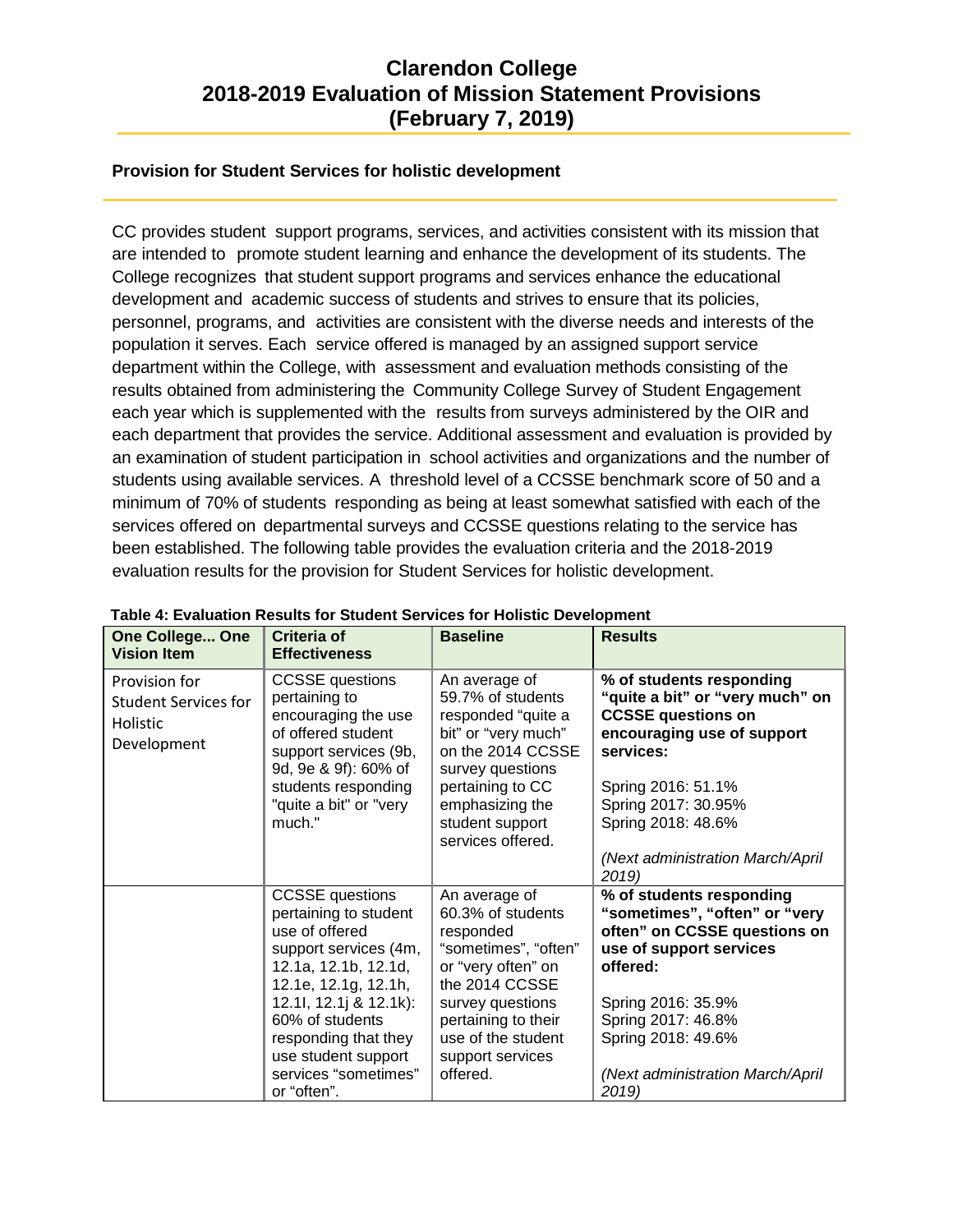| <b>CCSSE</b> questions<br>pertaining to student<br>satisfaction with the<br>support services<br>offered (12.2a, 12.2b,<br>12.2c, 12.2d, 12.2e,              | An average of<br>83.8% of students<br>responded<br>"somewhat" or "very"<br>on the 2014 CCSSE<br>survey questions | % of students responding<br>"somewhat" or "very" on<br><b>CCSSE questions on student</b><br>satisfaction of support services<br>offered: |
|-------------------------------------------------------------------------------------------------------------------------------------------------------------|------------------------------------------------------------------------------------------------------------------|------------------------------------------------------------------------------------------------------------------------------------------|
| 12.2g, 12.2h, 12.2l,<br>12.2j & 12.2k): 80%<br>of students<br>responding as being<br>somewhat or very<br>satisfied with the<br>student services<br>offered. | pertaining to their<br>satisfaction with the<br>student support<br>services offered.                             | Spring 2016: 53.2%<br>Spring 2017: 64.8%<br>Spring 2018: 52.6%<br>(Next administration March/April<br>2019)                              |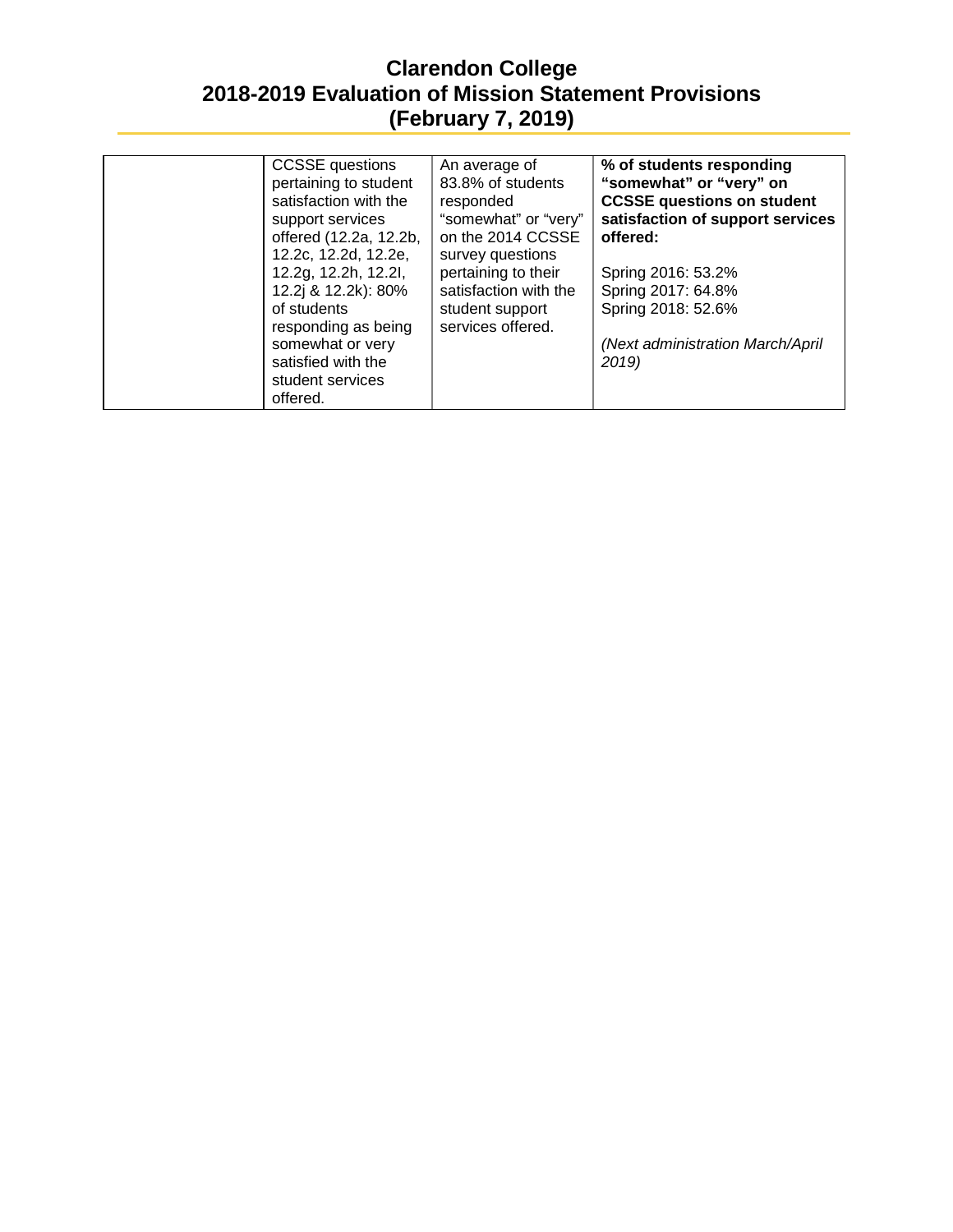#### **Provision for Developmental Education**

To assess the fulfillment of the mission component for developmental education, CC uses a combination of data reported by the THECB Accountability system, reports generated internally by the OIR on developmental course and subsequent college-level course completion rates including longitudinal cohort tracking reports, ad hoc OIR reports as requested, and developmental program assessments. A large percentage of CC students enter CC with skill levels in Reading, Writing, or Math that are below state standards for being "college-ready." State law and the THECB establish the skill levels required for each area that determine if a student is prepared for college-level coursework. Those students not meeting Texas Success Initiative (TSI) standards are placed into remedial coursework to improve their skills. Once the remedial course work is successfully completed the student is allowed to begin taking collegelevel courses requiring TSI-complete status for that area.

The percent of developmental students successfully completing (a grade of A, B or C) developmental coursework and being allowed to continue on to credit courses requiring collegelevel Reading, Writing and Math skills is the primary measure of the effectiveness of CC at fulfilling the provision for developmental education. Effectiveness is further evaluated by tracking a student's success in their first college-level course that is dependent on the area of deficiency as a secondary measure. A threshold level 75% successful completion of developmental coursework and a threshold of 85% successful completion of the first college-level course after completing developmental education have been established for each of the developmental areas. These threshold levels assure an acceptable level of student progression through developmental coursework and the successful completion of the first college level course while also being appropriate to assure an acceptable level for completion of the student's educational goals. The following table provides the evaluation criteria and the 2018-2019 evaluation results for the provision for Developmental Education.

| One College<br><b>One Vision Item</b>       | Criteria of<br><b>Effectiveness</b>                                                                                                                                                              | <b>Baseline</b>                                                                                   | <b>Results</b>                                                                                                                                                                                                                                                                                                                                                 |
|---------------------------------------------|--------------------------------------------------------------------------------------------------------------------------------------------------------------------------------------------------|---------------------------------------------------------------------------------------------------|----------------------------------------------------------------------------------------------------------------------------------------------------------------------------------------------------------------------------------------------------------------------------------------------------------------------------------------------------------------|
| Provision for<br>Developmental<br>Education | Students becoming<br>TSI complete in Math:<br>45% of DE Math<br>students becoming<br>TSI complete and<br>being eligible to take<br>college-level courses<br>requiring TSI<br>completion in Math. | Math - Fall 2006 to<br>Fall 2010 cohort<br>average: 40.9%<br>State cohort<br>average: 44.1%       | % of DE Students Meeting TSI<br><b>Obligations in Math</b><br>(2-year tracking)<br>Fall 2011 Cohort: 34.7%<br>Fall 2012 Cohort: 40.5%<br>Fall 2013 Cohort: 45.8%<br>Fall 2014 Cohort: 41.0%<br>Fall 2015 Cohort: 52.7%<br>Fall 2016 Cohort: 43.7% <sup>1</sup><br>(tracked 1 year)<br>Fall 2017 Cohort: N/A <sup>2</sup><br>Fall 2018 Cohort: N/A <sup>3</sup> |
| Provision for<br>Developmental<br>Education | Students becoming<br>TSI complete in<br>Reading: 55% of DE<br>Reading students<br>becoming TSI<br>complete and being<br>eligible to take<br>college-level courses                                | Reading - Fall 2006<br>to Fall 2010 cohort<br>average: 50.9%<br>State cohort<br>average: $60.1\%$ | % of DE Students Meeting TSI<br><b>Obligations in Reading</b><br>(2-year tracking)<br>Fall 2011 Cohort: 65.7%<br>Fall 2012 Cohort: 57.8%<br>Fall 2013 Cohort: 45.8%<br>Fall 2014 Cohort: 41.0%<br>Fall 2015 Cohort: 65.2%                                                                                                                                      |

#### **Table 5: Evaluation Results for Developmental Education**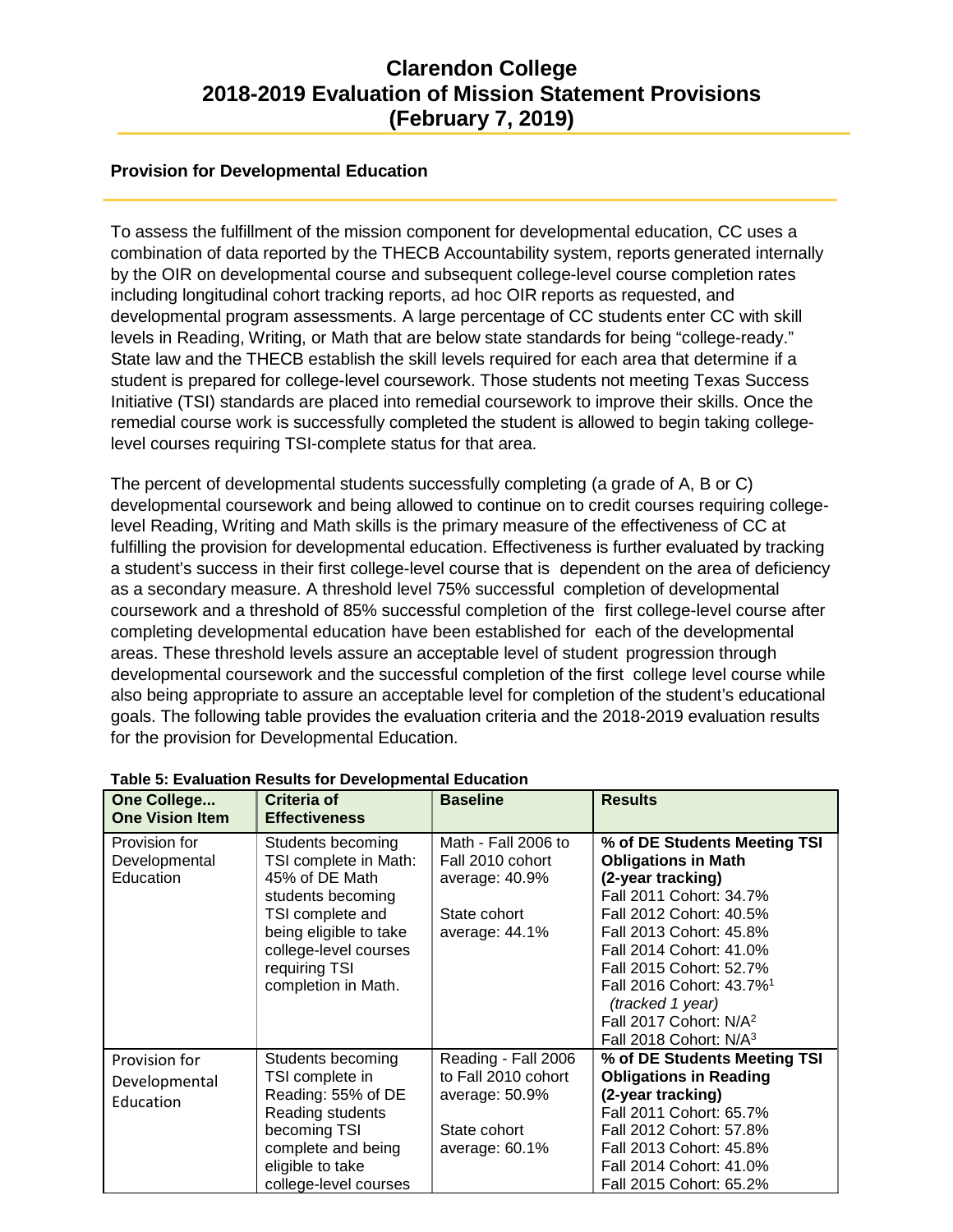| requiring TSI<br>completion in<br>Reading.                                                                                                                                                                                                                                                                   |                                                                                                | Fall 2016 Cohort: 71.7% <sup>1</sup><br>(tracked 1 year)<br>Fall 2017 Cohort: N/A <sup>2</sup>                                                                                                                                                                                                                                                                                                  |
|--------------------------------------------------------------------------------------------------------------------------------------------------------------------------------------------------------------------------------------------------------------------------------------------------------------|------------------------------------------------------------------------------------------------|-------------------------------------------------------------------------------------------------------------------------------------------------------------------------------------------------------------------------------------------------------------------------------------------------------------------------------------------------------------------------------------------------|
|                                                                                                                                                                                                                                                                                                              |                                                                                                | Fall 2018 Cohort: N/A <sup>3</sup>                                                                                                                                                                                                                                                                                                                                                              |
| Students becoming<br>TSI complete in<br>Writing: 55% of DE<br>Writing students<br>becoming TSI<br>complete and being<br>eligible to take<br>college-level courses<br>requiring TSI<br>completion in Writing.                                                                                                 | Writing - Fall 2006 to<br>Fall 2010 cohort<br>average: 49.2%<br>State cohort<br>average: 56.6% | % of DE Students Meeting TSI<br><b>Obligations in Writing</b><br>(2-year tracking)<br>Fall 2011 Cohort: 68.1%<br>Fall 2012 Cohort: 25.0%<br>Fall 2013 Cohort: 58.5%<br>Fall 2014 Cohort: 41.8%<br>Fall 2015 Cohort: 56.3%<br>Fall 2016 Cohort: 57.3% <sup>1</sup><br>(tracked 1 year)<br>Fall 2017 Cohort: N/A <sup>2</sup><br>Fall 2018 Cohort: N/A <sup>3</sup>                               |
| <b>DE Math students</b><br>successfully<br>completing their first<br>college-level course<br>requiring TSI<br>completion in Math:<br>35% of students<br>completing<br>developmental Math<br>courses will<br>successfully complete<br>their first associated<br>college-level course<br>with a "C" or better. | Math - Fall 2006 to<br>Fall 2010 cohort<br>average: 14.3%<br>State cohort<br>average: 16.9%    | % of DE Students<br><b>Successfully Completing a</b><br><b>College-level Math Course</b><br>(2-year tracking)<br>Fall 2011 Cohort: 17.0%<br>Fall 2012 Cohort: 26.4%<br>Fall 2013 Cohort: 37.3%<br>Fall 2014 Cohort: 37.1%<br>Fall 2015 Cohort: 52.1%<br>Fall 2016 Cohort: 37.3% <sup>1</sup><br>(tracked 1 year)<br>Fall 2017 Cohort: N/A <sup>2</sup><br>Fall 2018 Cohort: N/A <sup>3</sup>    |
| DE Reading students<br>successfully<br>completing their first<br>college-level course<br>requiring TSI<br>completion in<br>Reading: 40% of<br>students becoming<br>TSI complete in<br>Reading will<br>successfully complete<br>their first associated<br>college-level course<br>with a "C" or better.       | Reading - Fall 2006<br>to Fall 2010 cohort<br>average: 36.6%<br>State cohort<br>average: 37.8% | % of DE Students<br><b>Successfully Completing a</b><br><b>College-level Reading Course</b><br>(2-year tracking)<br>Fall 2011 Cohort: 51.1%<br>Fall 2012 Cohort: 50.5%<br>Fall 2013 Cohort: 58.2%<br>Fall 2014 Cohort: 49.4%<br>Fall 2015 Cohort: 65.9%<br>Fall 2016 Cohort: 68.0% <sup>1</sup><br>(tracked 1 year)<br>Fall 2017 Cohort: N/A <sup>2</sup><br>Fall 2018 Cohort: N/A <sup>3</sup> |
| DE Writing students<br>successfully<br>completing their first<br>college-level course<br>requiring TSI<br>completion in Writing:<br>40% of students<br>becoming TSI<br>complete in Writing will<br>successfully complete<br>their first associated<br>college-level course<br>with a "C" or better.          | Writing - Fall 2006 to<br>Fall 2010 cohort<br>average: 30.4%<br>State cohort<br>average: 30.3% | % of DE Students<br><b>Successfully Completing a</b><br><b>College-level Writing Course</b><br>(2-year tracking)<br>Fall 2011 Cohort: 30.4%<br>Fall 2012 Cohort: 22.9%<br>Fall 2013 Cohort: 56.4%<br>Fall 2014 Cohort: 37.4%<br>Fall 2015 Cohort: 66.1%<br>Fall 2016 Cohort: 54.1% <sup>1</sup><br>(tracked 1 year)<br>Fall 2017 Cohort: N/A <sup>2</sup><br>Fall 2018 Cohort: N/A <sup>3</sup> |

1. Developmental Education data for the Fall 2016 cohort is based on 1 year of tracked student data. Two-year data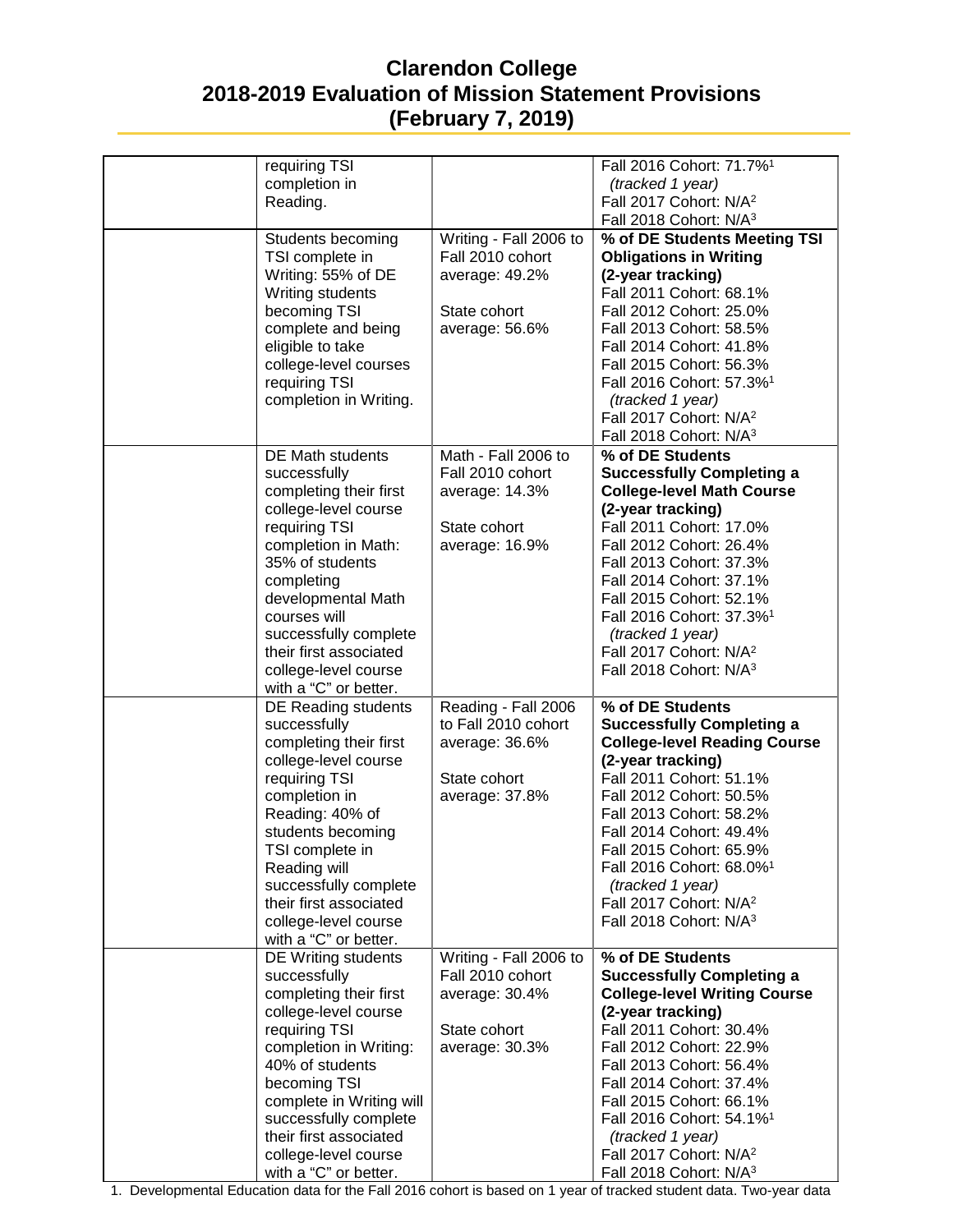will be made available by THECB in March 2019.

- 2. Developmental Education data for the Fall 2017 cohort will be made available by THECB in March 2019.
- 3. Developmental Education data for the Fall 2018 cohort will be made available by THECB in March 2020.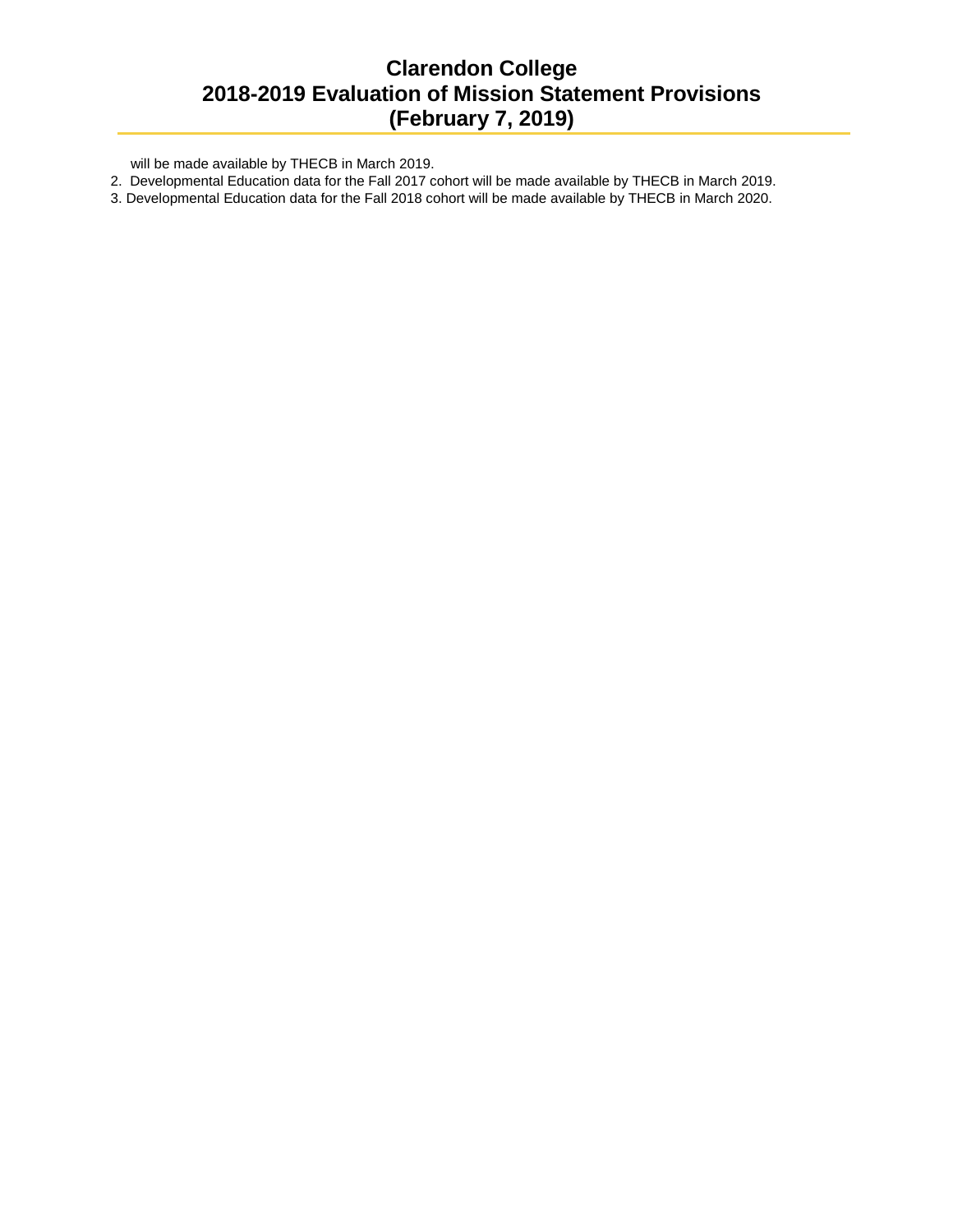#### **Provision for Continuing Education / Community Service Courses**

CC provides continuing education and community service courses to members of the communities it serves. Continuing education (CE) courses are scheduled to meet the needs of these communities based on requests from area businesses and community members. In addition, CC strives to identify local training needs for current business and industry, as well as upcoming skills requirements for workforce needs in emerging fields in an effort to be proactive in its CE offering. To evaluate its provision of CE courses and the effectiveness of meeting the needs of the community, CC continually examines the CE courses offered and the enrollments for each. A threshold level of 85% of requests for CE courses that are projected to meet minimum enrollment levels will be offered. The following table provides the evaluation criteria and the 2018-2019 evaluation results for the provision for Continuing Education / Community Service Courses.

| One College<br><b>One Vision Item</b>                                             | Criteria of<br><b>Effectiveness</b>                                                                                                                                                                                                                            | <b>Baseline</b>           | <b>Results</b>                                                                                                                                                                                                                        |
|-----------------------------------------------------------------------------------|----------------------------------------------------------------------------------------------------------------------------------------------------------------------------------------------------------------------------------------------------------------|---------------------------|---------------------------------------------------------------------------------------------------------------------------------------------------------------------------------------------------------------------------------------|
| Provision for<br>Continuing<br>Education &<br><b>Community Service</b><br>Courses | Number of CE courses<br>offered annually to<br>assure a minimum %<br>of business and<br>community requests<br>for CE courses being<br>met: 85% of business<br>and community<br>requests for CE<br>courses being met by<br>offering 70 CE<br>courses each year. | 5-Year Average: 70        | <b>Continuing Education Courses</b><br>offered each year<br>FY 2010: 66<br>FY 2011: 65<br>FY 2012:<br>57<br>FY 2013: 80<br>FY 2014: 83<br>FY 2015: 75<br>FY 2016: 88<br>FY 2017: 101<br>FY 2018: 82                                   |
|                                                                                   | Annual Enrollment in<br><b>Continuing Education</b><br>Courses<br>(unduplicated): Annual<br>unduplicated<br>enrollment in<br><b>Continuing Education</b><br>Courses of 450<br>students.                                                                        | 5-Year Average: 501       | <b>Annual Continuing Education</b><br><b>Enrollment (unduplicated)</b><br>FY 2010: 479<br>FY 2011: 431<br>FY 2012: 515<br>FY 2013: 388<br>FY 2014: 691<br>FY 2015: 251<br>FY 2016: 375<br>FY 2017: 283<br>FY 2018: 353                |
|                                                                                   | <b>Annual Continuing</b><br><b>Education Contact</b><br><b>Hours: Annual Contact</b><br><b>Hours for Continuing</b><br><b>Education Courses of</b><br>17,500.                                                                                                  | 5-Year Average:<br>18,917 | <b>Annual Continuing Education</b><br><b>Contact Hours</b><br>FY 2010: 22,750<br>FY 2011: 16,865<br>FY 2012: 14,309<br>FY 2013: 18,286<br>FY 2014: 22,376<br>FY 2015: 15,577<br>FY 2016: 23,766<br>FY 2017: 14,321<br>FY 2018: 25,276 |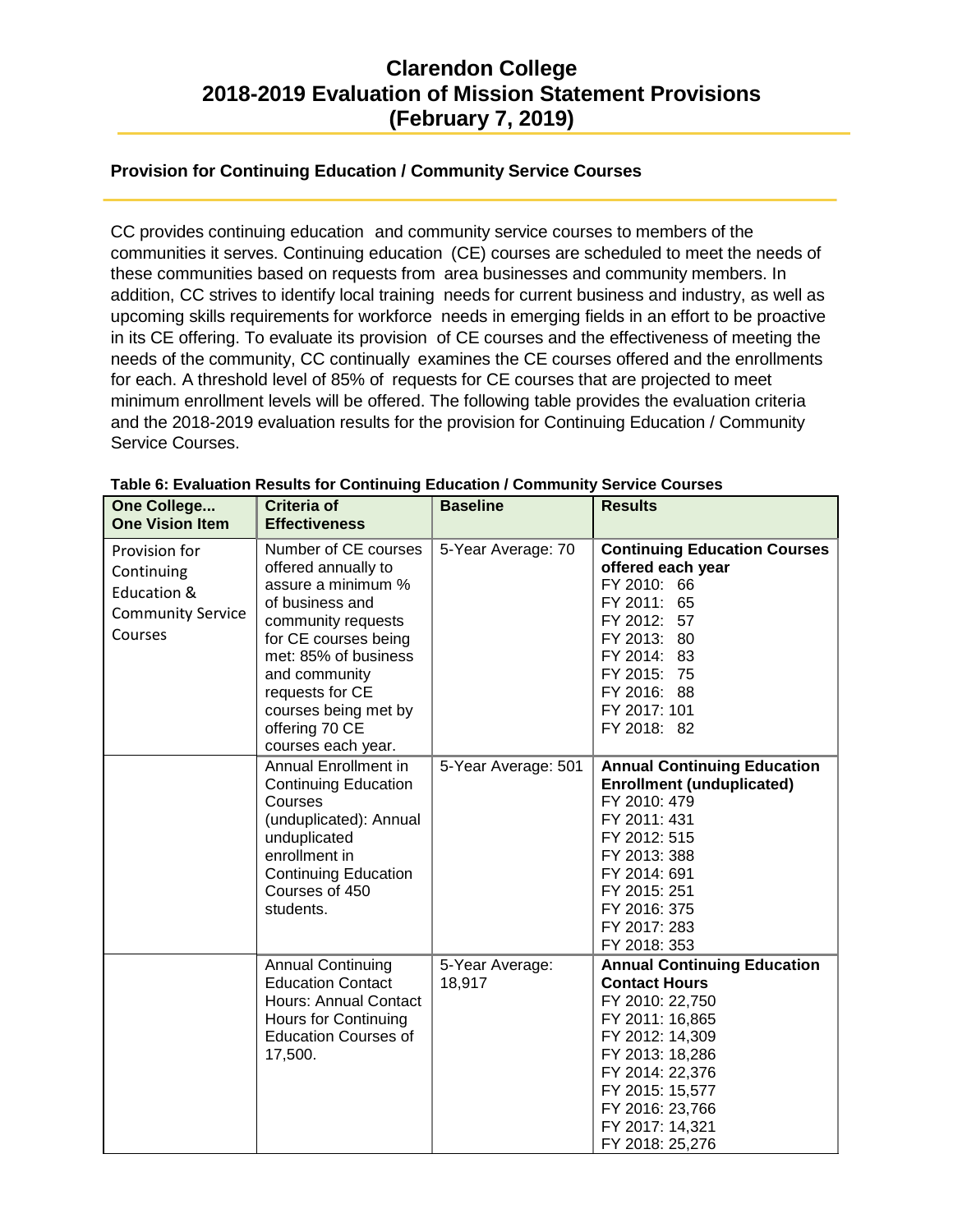#### **Provision for Cultural Enrichment**

As part of its mission, CC offers or hosts several cultural events each year. These events in c I u d e staging theatre arts productions, hosting art shows, providing lectures and presentations from invited guest speakers, and offering courses that provide cultural enrichment including courses for CC students as well as members of the communities CC serves. A threshold level of 10 offered or hosted events annually was established to support the provision of offering cultural enrichment to the students and communities served by CC, and a threshold of 6 cultural enrichment courses offered each year was established. These threshold levels were based on student and community interest and response to previous cultural enrichment offerings at CC. The following table provides the evaluation criteria and the 2018-2019 evaluation results for the provision for Cultural Enrichment.

| <b>One College One</b><br><b>Vision Item</b> | <b>Criteria of</b><br><b>Effectiveness</b>                                                                                                                                                                                                                                                                                                                                                                              | <b>Baseline</b>                                                                                                                                                                                                                                                             | <b>Results</b>                                                                                                                                                                                                                                                                                                                                                                                             |
|----------------------------------------------|-------------------------------------------------------------------------------------------------------------------------------------------------------------------------------------------------------------------------------------------------------------------------------------------------------------------------------------------------------------------------------------------------------------------------|-----------------------------------------------------------------------------------------------------------------------------------------------------------------------------------------------------------------------------------------------------------------------------|------------------------------------------------------------------------------------------------------------------------------------------------------------------------------------------------------------------------------------------------------------------------------------------------------------------------------------------------------------------------------------------------------------|
| Provision for<br><b>Cultural Enrichment</b>  | <b>CCSSE</b> questions<br>pertaining to having<br>conversations with<br>students of a different<br>race or ethnicity<br>(question 4s: 80% of<br>students responding<br>"sometimes", "often"<br>or "very often" that<br>they had serious<br>conversations with<br>students of a different<br>race or ethnicity.                                                                                                          | 81.4% of students<br>responded<br>"sometimes", "often"<br>or "very often" on<br>the 2014 CCSSE<br>survey question<br>pertaining to having<br>serious<br>conversations with<br>students of a<br>different race or<br>ethnicity.                                              | % of students responding<br>"sometimes", "often" or<br>"very often" on CCSSE<br>questions on having serious<br>conversations with students<br>of a different race or<br>ethnicity:<br>Spring 2016: 76.9%<br>Spring 2017: 71.2%<br>Spring 2018: 59.8%<br>(Questions 4s and 4t were<br>combined in Spring 2018)<br>(Next administration<br>March/April 2019)                                                 |
|                                              | <b>CCSSE</b> questions<br>pertaining to having<br>conversations with<br>students that have<br>different religious<br>beliefs, political<br>opinions, or personal<br>values. (question 4t):<br>80% of students<br>responding<br>"sometimes", "often"<br>or "very often" that<br>they had serious<br>conversations with<br>students with<br>different religious<br>beliefs, political<br>opinions, or personal<br>values. | 81.0% of students<br>responded<br>"sometimes", "often"<br>or "very often" on<br>the 2014 CCSSE<br>survey question<br>pertaining to having<br>serious<br>conversations with<br>students with<br>differing religious<br>beliefs, political<br>opinions or personal<br>values. | % of students responding<br>"sometimes", "often" or<br>"very often" on CCSSE<br>questions on having serious<br>conversations with students<br>that have different religious<br>beliefs, political opinions, or<br>personal values:<br>Spring 2016: 76.6%<br>Spring 2017: 71.2%<br>Spring 2018: 59.8%<br>(Questions 4s and 4t were<br>combined in Spring 2018)<br>(Next administration<br>March/April 2019) |

#### **Table 7: Evaluation Results for Cultural Enrichment**